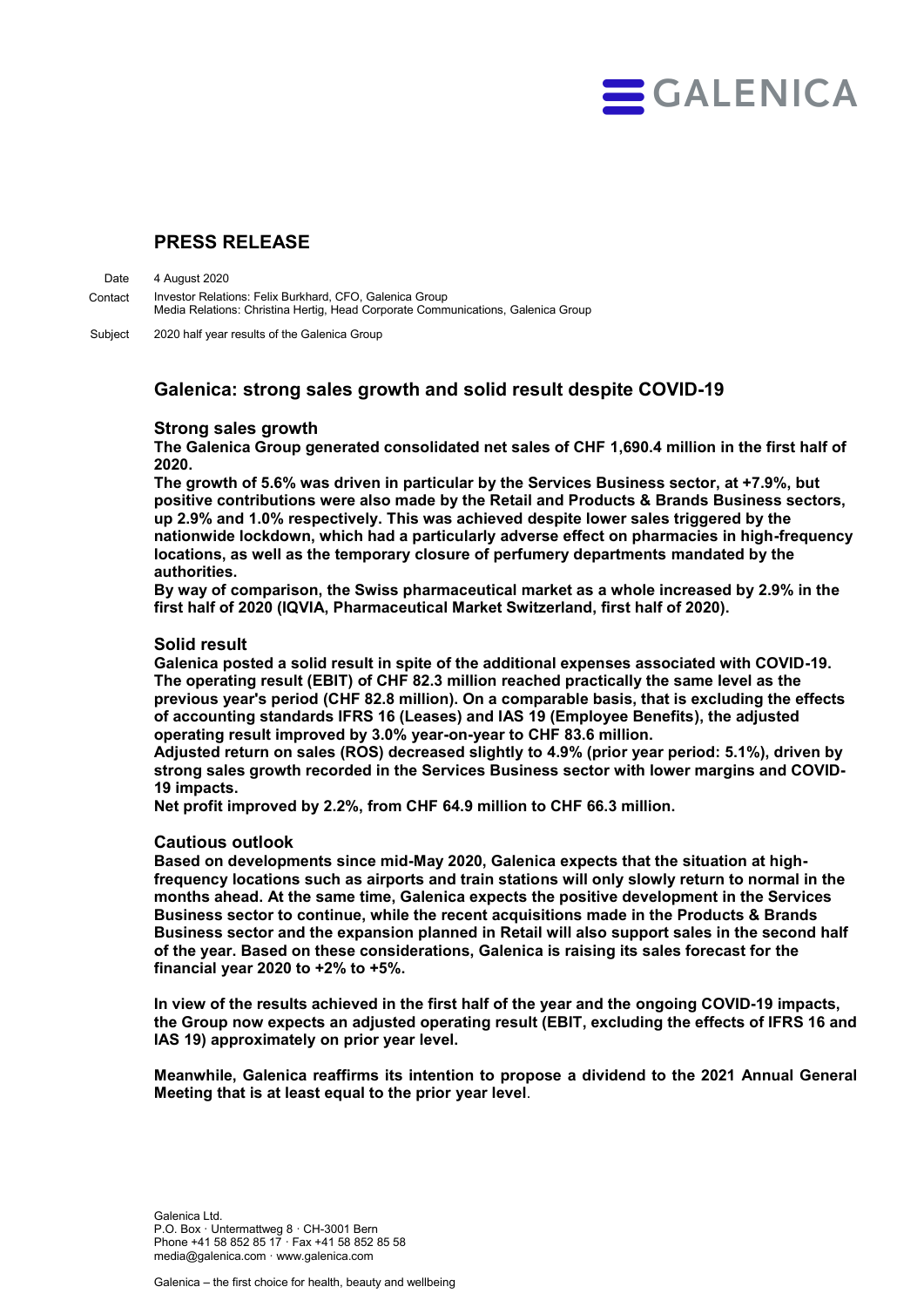## **Key figures for the Galenica Group, first half of 2020**

| (in CHF million)                   | First half of | First half of | Change  |
|------------------------------------|---------------|---------------|---------|
|                                    | 2020          | 2019          |         |
| <b>Net sales</b>                   |               |               |         |
| Health & Beauty segment            | 803.4         | 781.4         | 2.8%    |
| Retail                             | 747.4         | 726.1         | 2.9%    |
| Products & Brands                  | 54.6          | 54.1          | 1.0%    |
| Services segment                   | 1,286.7       | 1,192.4       | 7.9%    |
| Corporate and eliminations         | (399.7)       | (373.4)       |         |
|                                    |               |               |         |
| <b>Galenica Group</b>              | 1,690.4       | 1,600.4       | 5.6%    |
| <b>EBIT</b> adjusted <sup>1)</sup> |               |               |         |
| Health & Beauty segment            | 61.7          | 60.3          | 2.5%    |
| Services segment                   | 22.6          | 22.6          | $-0.3%$ |
| Corporate and eliminations         | (0.7)         | (1.8)         |         |
|                                    |               |               |         |
| <b>Galenica Group</b>              | 83.6          | 81.1          | 3.0%    |
| Net profit adjusted <sup>1)</sup>  | 68.4          | 65.0          | 5.3%    |

Excluding the effects of IAS 19 and IFRS 16. Details on the adjusted key figures are provided in the half [year report 2020](http://www.galenica.com/galenicaAssets/bin/en/publikationen/half-year-report-2020/hjb20_gesamt_en.pdf) of the Galenica Group from page 27 onwards.

# **Galenica Group**

## **Looking back on COVID-19**

The COVID-19 pandemic clearly showed the key role that the Galenica Group, with its systemically important companies, plays in the Swiss healthcare market and for the nationwide supply of medications. It also boosted the use of digital channels and confirmed the Galenica Group in its omni-channel strategy.

## **Above-average sales in March; systemically important companies for the Swiss healthcare system**

At the beginning of March, the points of sale of all pharmacy formats and online shops posted aboveaverage sales and strong demand for healthcare advice. The logistics companies Alloga, Galexis and Unione Farmaceutica Distribuzione (UFD) handled never-before-seen volumes over a period of several weeks. The Bichsel Group significantly ramped up its in-house production capacity for infusion and rinsing solutions as well as disinfectants to meet the increased demand from hospitals in particular. Due to these in-house production laboratories, the Federal Office for National Economic Supply (FONES) classified the Bichsel Group as a systemically important company.

## **High additional expenses to protect employees and customers**

In parallel with its strong sales, the Galenica Group has also invested heavily in the protection of employees and customers. Handling the massive volume increases required additional staff and a high degree of coordination.

In April, following the national lockdown and due to many customers and patients having stocked up in March, customer traffic and sales in pharmacies declined rapidly and the situation for logistics companies in the Services segment returned to normal. From May, there was a gradual normalisation for the businesses.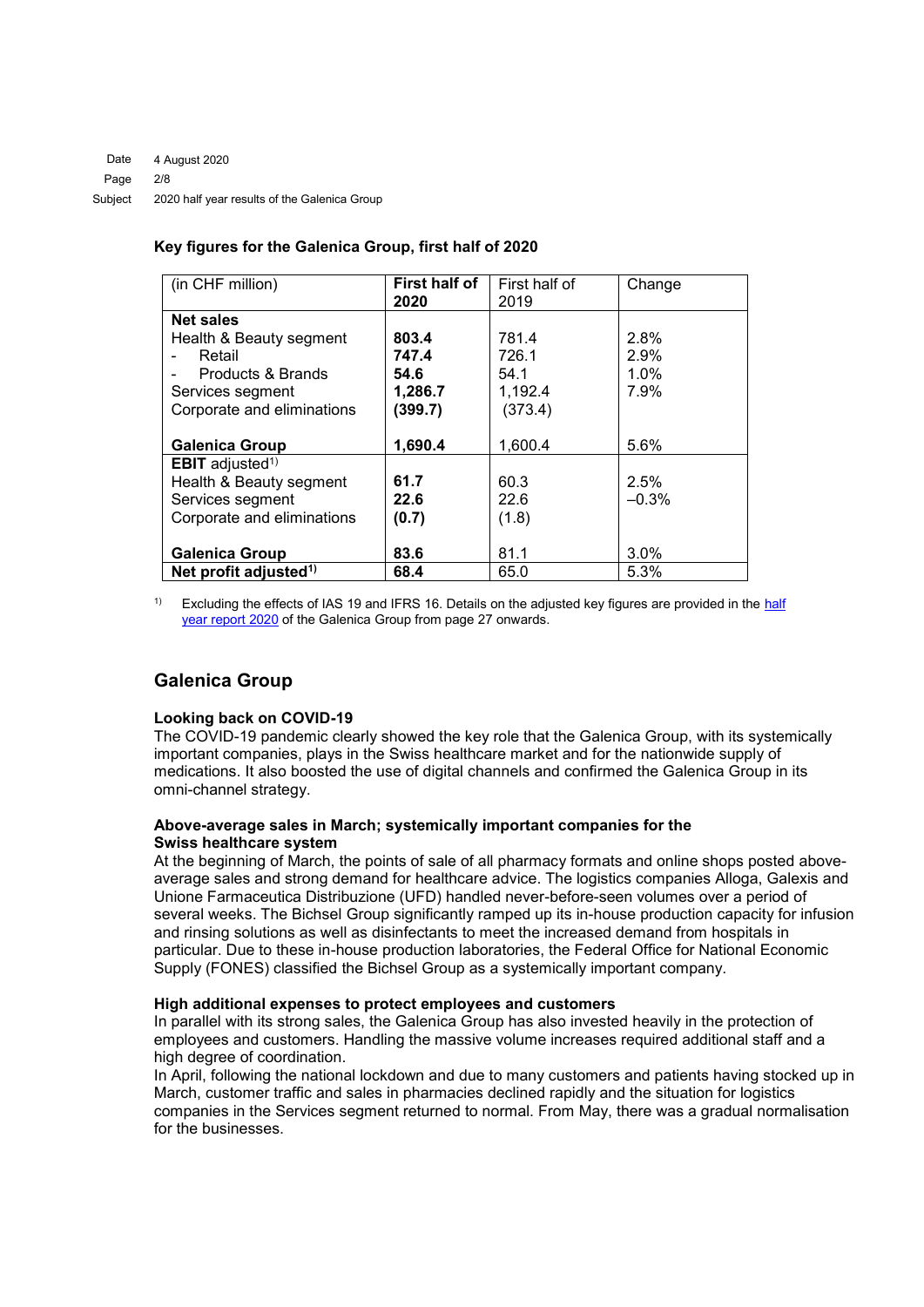4 August 2020 3/8 2020 half year results of the Galenica Group Date Page Subject

### **Operating business successfully further expanded**

Despite the strong additional workload of the corona pandemic, the operating business was further developed successfully. For example, a pilot was launched for the mail-order pharmacy at Coop Vitality, while the online shops operated by the pharmacies were further expanded and supplemented with a home delivery service. At the same time, the pharmacy network was extended by six new locations. Verfora also strengthened its position in the period under review thanks to new distribution partnerships with Angelini Pharma for the brands Bucco Tantum® and Thermacare® as well as with the Institut Allergosan for Omni-Biotic®. Finally, with the acquisition of the Hedoga Group, Verfora was able to secure the rights to strong brands and marketing authorisations with potential that are an ideal complement to the current portfolio.

## **Strong sales growth**

The Galenica Group generated consolidated net sales of CHF 1,690.4 million in the first half of 2020. The growth of 5.6% was driven in particular by the Services Business sector, at +7.9%, but positive contributions were also made by the Retail and Products & Brands Business sectors, up 2.9% and 1.0% respectively. This was achieved despite sales losses due to the nationwide lockdown, which had a particularly adverse effect on pharmacies in high-frequency locations, as well as the temporary closure of perfumery departments mandated by the authorities. By way of comparison, the Swiss pharmaceutical market as a whole increased by 2.9% in the first half of 2020 (IQVIA, Pharmaceutical Market Switzerland, first half of 2020).

#### **Solid result**

Galenica posted a solid result in spite of the additional expenses associated with COVID-19. The operating result (EBIT) of CHF 82.3 million reached practically the same level as the previous year's period (CHF 82.8 million). On a comparable basis, that is excluding the effects of accounting standards IFRS 16 (Leases) and IAS 19 (Employee Benefits), the adjusted operating result improved by 3.0% year-on-year to CHF 83.6 million.

Adjusted return on sales (ROS) decreased slightly to 4.9% (prior year period: 5.1%), driven by strong sales growth recorded in the Services Business sector with lower margins and COVID-19 impacts. Net profit improved by 2.2%, from CHF 64.9 million to CHF 66.3 million.

Adjusted net profit, that is excluding the effects of accounting standards IFRS 16 (Leases) and IAS 19 (Employee Benefits), grew by 5.3%, from CHF 65.0 million to CHF 68.4 million.

Investments in the period under review amounted to CHF 26.7 million (prior year period: CHF 24.7 million) and were used primarily for the rollout of the new ERP system at Alloga and Galexis as well as the renovation and modernisation of the Galexis distribution centre in Lausanne-Ecublens. There were some delays to these projects due to COVID-19, which will result in postponed investments.

## **Unchanged solid balance sheet**

The balance sheet of the Galenica Group remains very solid. Adjusted net debt, i.e. excluding lease liabilities, was reduced by around CHF 10 million compared to 30 June 2019 and amounted to CHF 406.2 million as of the end of June 2020, equivalent to 1.9x adjusted EBITDA (30 June 2019: 2.0x).

#### **Cautious outlook**

Based on developments since mid-May 2020, Galenica expects that the situation at high-frequency locations such as airports and train stations will only slowly return to normal in the months ahead. At the same time, Galenica expects the positive development in the Services Business sector to continue, while the recent acquisitions made in the Products & Brands Business sector and the expansion planned in Retail will also support sales in the second half of the year. Based on these considerations, Galenica is raising its sales forecast for financial year 2020 to +2% to +5% (previously +1% to +3%).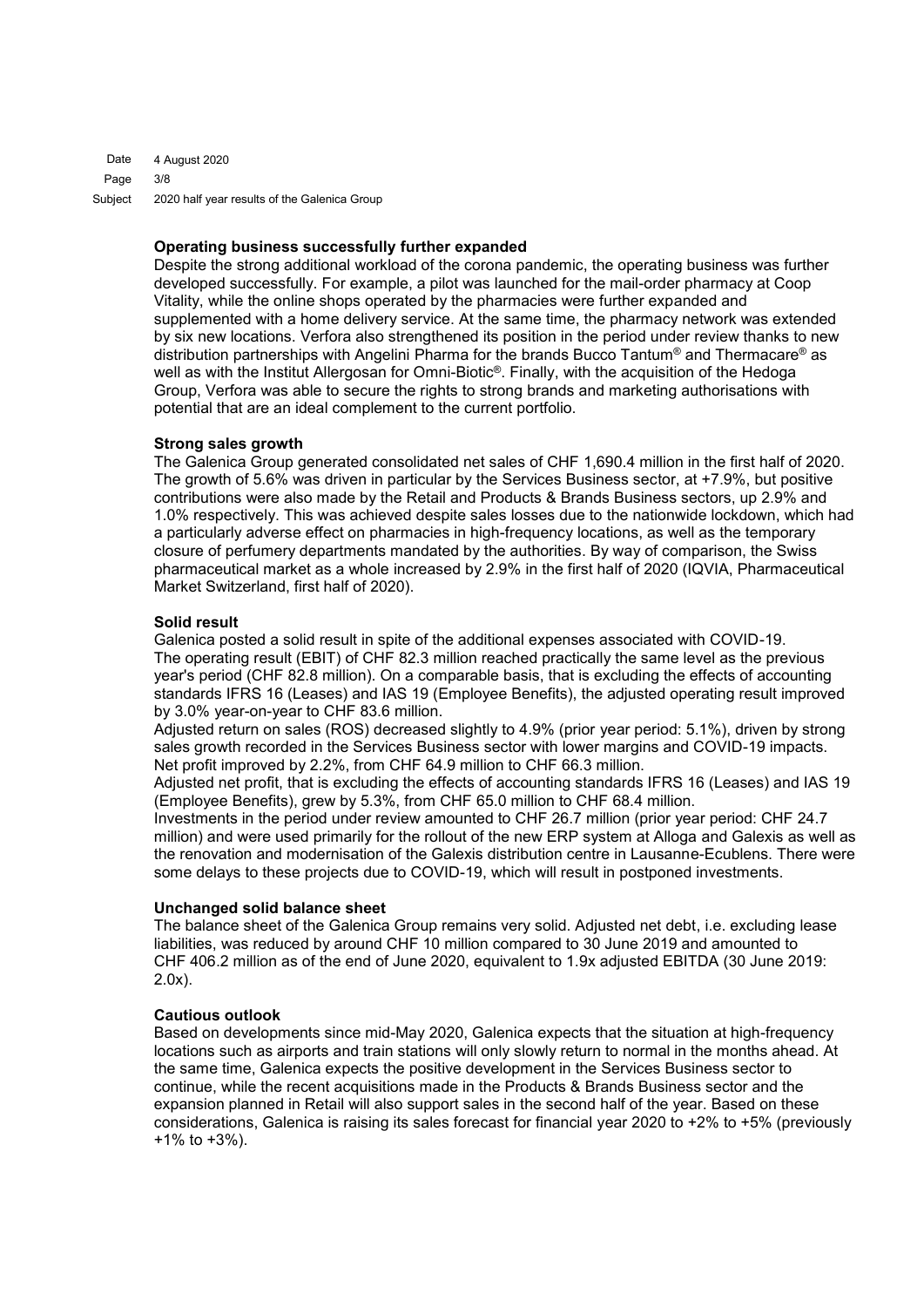4 August 2020 4/8 2020 half year results of the Galenica Group Date Page Subject

> In view of the results achieved in the first half of the year and the ongoing COVID-19 impacts, the Group now expects an adjusted operating result (EBIT, excluding the effects of IFRS 16 and IAS 19) approximately on prior year level (previously +3% to +6%).

Meanwhile, Galenica reaffirms its intention to propose a dividend to the 2021 Annual General Meeting that is at least equal to the prior year level.

## **Health & Beauty segment**

The Health & Beauty segment generated net sales of CHF 803.4 million (+2.8%) in the first half of 2020, of which CHF 747.4 million was accounted for by the Retail Business sector and CHF 54.6 million by the Products & Brands Business sector.

In spite of the negative impact of COVID-19, the Health & Beauty segment was able to increase its adjusted operating result (EBIT), i.e. excluding the effects of the lease accounting standard IFRS 16, by 2.5% to CHF 61.7 million, and keep its adjusted return on sales (ROS) stable at 7.7%. This result was achieved in particular thanks to encouraging expansion activities – in both the Retail and Products & Brands Business sectors. EBIT was negatively impacted above all by the drop in sales at pharmacies in high-frequency locations and for beauty products, as well as by the temporary closure of perfumery departments mandated by the authorities. At the same time, additional costs were incurred by pharmacies, for example to roll out protection measures for employees and customers and to maintain operations.

Investments in the Health & Beauty segment totalled CHF 11.1 million (first half of 2019: CHF 8.6 million). This figure was slightly higher than in the previous year due to investments in ERP system replacements.

## **Retail**

The Retail Business sector increased net sales in the first half of 2020 by 2.9% to CHF 747.4 million (excluding Coop Vitality). The positive sales performance is attributable to the acquisition of the Bichsel Group on 1 May 2019 and the expansion of the pharmacy network.

The expansion – including the Bichsel Group – accounted for 4.3% of the sales growth. Organic growth, excluding expansion effects, was –1.4%.

Excluding the effect of the government-mandated price reduction measures for medications of –1.9%, organic growth would have amounted to +0.5%.

In addition, sales performance in the first half of 2020 was impaired by a one-time effect. Various intra-Group commodity transactions were discontinued as of the start of 2020 as part of a process

optimisation programme, which reduced the sales of the Retail Business sector by 1.3% year-on-year. Excluding price reductions and this one-time effect, organic growth would have amounted to a pleasing 1.8%.

Finally, generic substitution, which is actively promoted by Galenica, also curbed sales because of the lower medication prices. The generic substitution rate was increased again in the period under review, from 70% to 72%.

Although the Amavita and Sun Store pharmacies achieved a massive increase in sales in March, the sales losses in the following months caused by COVID-19 measures were higher, so that COVID-19 had a negative impact of an estimated 1% on overall sales growth. The reasons were the nationwide lockdown with the temporary, officially ordered closure of perfumery departments and the slump in customer frequency, particularly in pharmacies in shopping centres, train stations and airports. Since many doctors' practices did not operate at full capacity for several weeks, fewer prescription drugs were dispensed in pharmacies.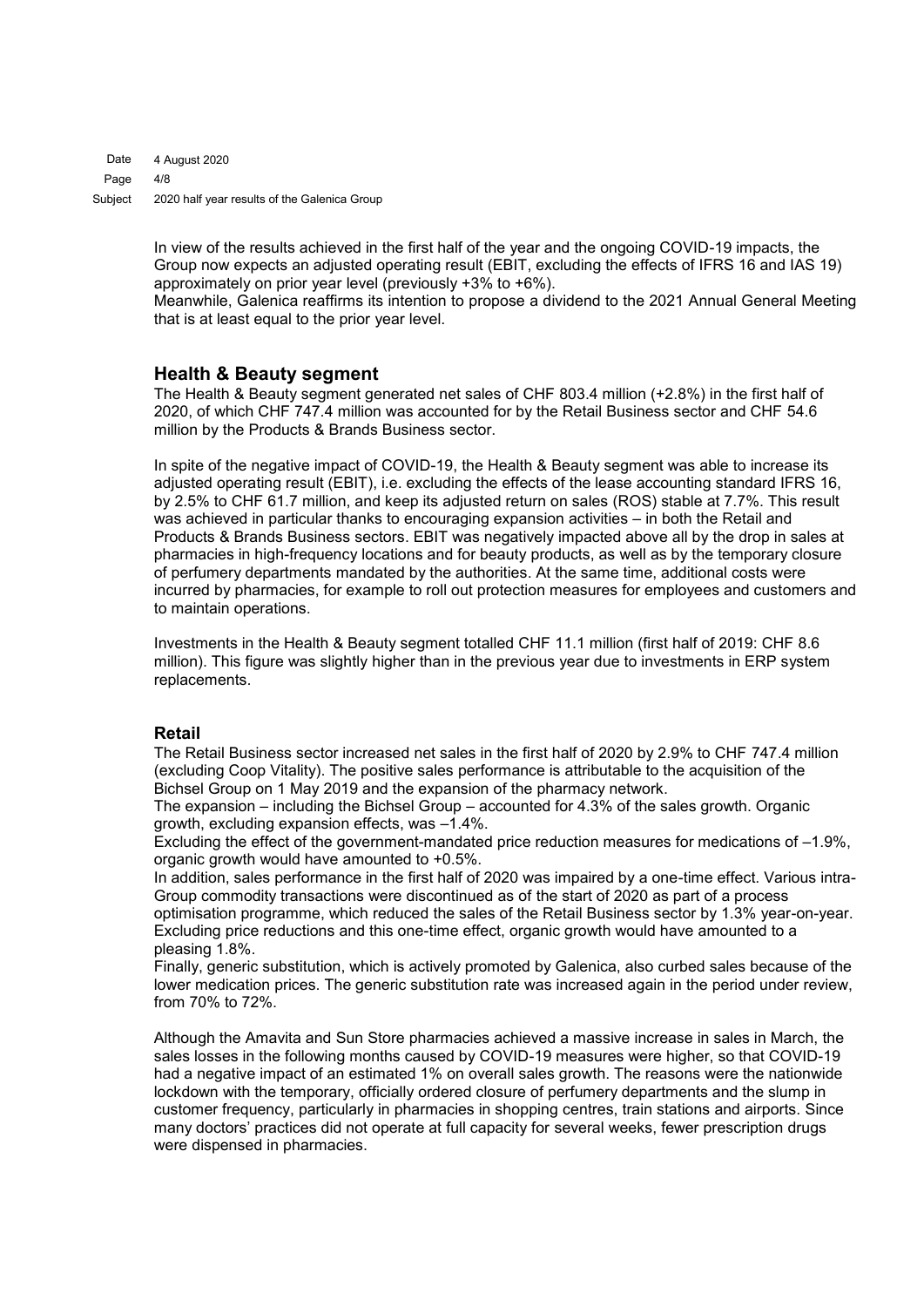4 August 2020 5/8 2020 half year results of the Galenica Group Date Page Subject

> This decline in sales was more than offset by a good three-fold increase in online sales generated by the e-shops of Amavita and Sun Store and the pleasing growth of the Mediservice specialty pharmacy  $(+3.2\%)$ .

> By comparison, medication sales (prescription (Rx) and OTC products) in the Swiss pharmacy market posted growth of 2.8% over the same period (IQVIA, Pharmaceutical Market Switzerland, first half of 2020). Sales of other products (non-medications) increased by 0.8% over the same period (IQVIA, Personal, Patient Care and Nutrition, first half of 2020).

> The number of own pharmacies as of the end of June 2020 totalled 358 locations (+2 net compared to the end of 2019). A total of six new pharmacies were added, consisting of five acquisitions and a new opening. As part of the continuous optimisation of the pharmacy network, however, the period under review also saw four restructurings. There were 156 partner pharmacies as of the end of June 2020 (-1 compared to the end of 2019).

## **Boost for the Omni-channel concept**

The good network of local pharmacies combined with online and home care offerings as well as home delivery meant that it was possible to ensure supply for customers both in the pharmacies and via online shops, even during the pandemic. The online world was linked even more closely with the offline world, for example by combining the home delivery service with the Click & Collect offer. This offering was highly appreciated, in particular by customers belonging to a COVID-19 risk group. The specialty pharmacy Mediservice also experienced a rise in demand for its services during COVID-19. While the number of home visits had to be reduced substantially, as an alternative, treatment instructions and explanations could be successfully given via video thanks to the professional nursing staff's many years of experience.

## **Products & Brands**

The Products & Brands Business sector, which mainly comprises the business activities of Verfora, reported a slight increase in net sales of +1.0% to CHF 54.6 million. The sales growth was mainly driven by the export business.

Given the challenging environment resulting from COVID-19, sales in the Swiss market declined by 2.6% to CHF 41.3 million. By comparison, the Swiss consumer healthcare market increased by 3.9% in the year under review (IQVIA, Consumer Health Market Switzerland, first half of 2020). Sales in Switzerland were positively supported by expansion activities, which contributed 2.6% to the sales development. These included, in particular, the successful start to taking over distribution of the Omni-Biotic® brand from Institut Allergosan.

Due to COVID-19, demand for individual products – in particular disinfectant products from Septo Clean® – jumped almost overnight in March 2020. Algifor® also recorded an initial high increase in sales; however, demand declined sharply in the second quarter 2020.

Overall, however, the sales of Verfora were negatively affected by COVID-19. The various beauty products in particular suffered from the lockdown. But also products such as Itinerol® and Anti-Brumm®, which are typically part of a travel first aid kit, were bought less. Sales of products such as Perskindol® were also negatively impacted by lower frequencies in pharmacies.

Export sales totalled CHF 13.3 million, +14.0% more than in the first half of 2019 – primarily due to inventory purchases of Perskindol® triggered in view of the introduction of the new Medical Device Regulation in the EU.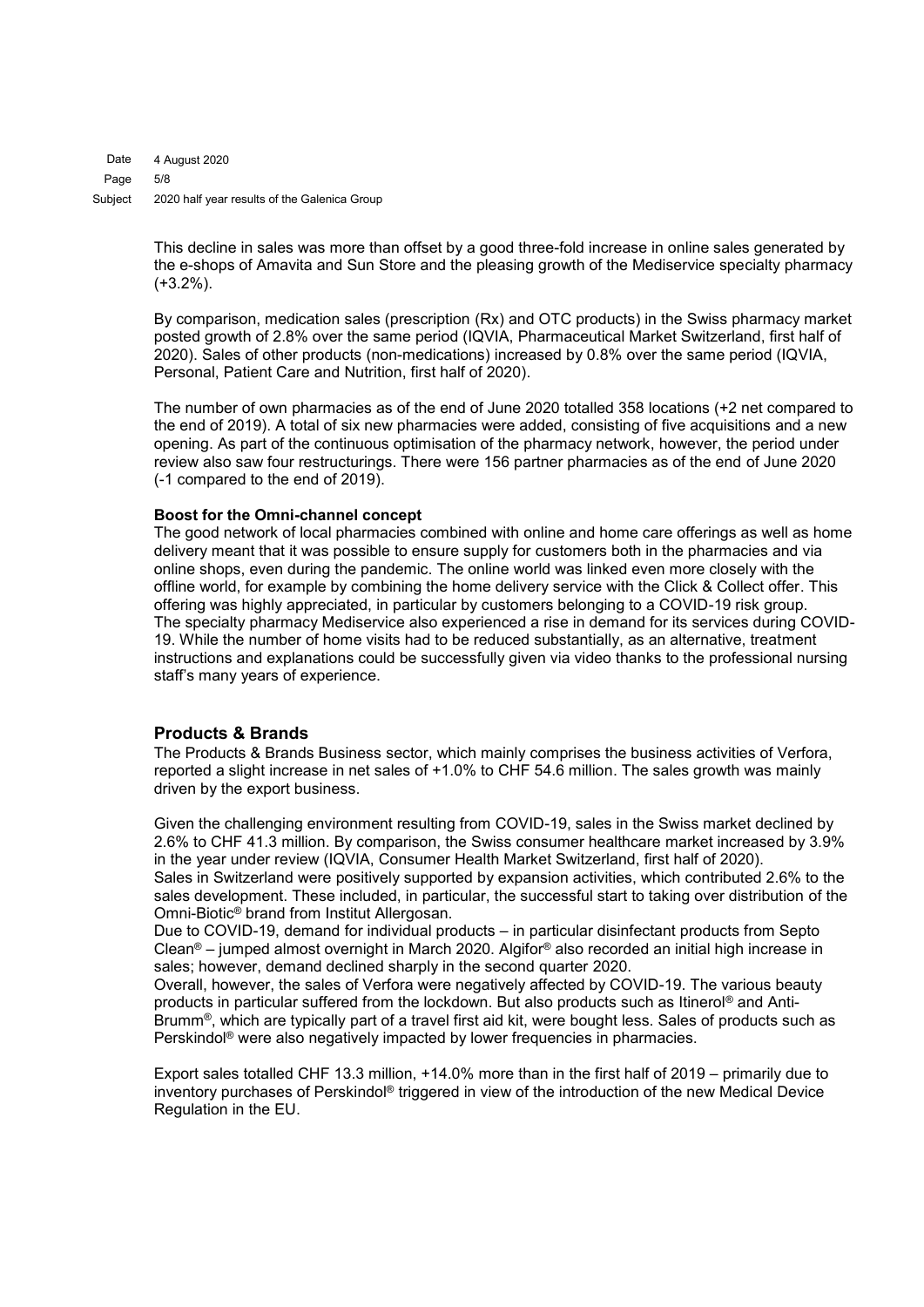4 August 2020 6/8 2020 half year results of the Galenica Group Date Page Subject

#### **Strong expansion activity**

In early 2020, Verfora took over the distribution of the Bucco Tantum® brand from Italian pharma company Angelini Pharma, thereby strengthening the Products & Brands Business sector's presence in the cold medication segment. From 1 July 2020, Verfora has also taken over distribution of the wellknown Thermacare® brand for Switzerland and Liechtenstein.

In addition, thanks to the new partnership with the Austrian Institut Allergosan and its excellent probiotic and prebiotic products under the Omni-Biotic® brand name, Verfora has been able to close a gap in its portfolio and enter the fastest-growing segment of the consumer healthcare market today. On 1 July 2020, Galenica acquired the Hedoga Group with its well-known brands Osa®, Osanit® and Carmol®. Verfora has thus secured the rights to strong brands and marketing authorisations with potential that are an ideal complement to the current portfolio. In addition, Verfora's export business will also be strengthened in selected markets, particularly in Europe.

## **Services segment**

The Services segment generated net sales of CHF 1,286.7 million in the first half of 2020, a strong increase of 7.9% compared to the prior year period. Services thus clearly exceeded the market development of 2.9% (IQVIA, Pharmaceutical Market Switzerland, first half of 2020).

COVID-19 generated an extremely strong demand for medicines in March 2020, which subsequently weakened again. Overall, additional sales contributed an estimated 3% to the increase in sales. In connection with the new Ordinance on Integrity and Transparency in the Field of Therapeutic Products (OITTP), agreements with suppliers as well as invoicing models were revised in line with the new transparency obligations, which increased sales of the Services segment by 1.9%. Even excluding this technical one-time effect, the Services Business sector posted strong growth of 6.0%. This one-time effect has no impact on the Group's consolidated sales and EBIT. The government-mandated price reduction measures continued to have an adverse effect on sales performance, at 1.8%. Excluding these influences, net sales would have risen by as much as 9.7%.

Due to COVID-19, the first half of 2020 saw the postponement of numerous surgeries and procedures in hospitals and by specialist physicians that were not immediately necessary. In contrast to recent years, hospitals (+3.5%, IQVIA, Pharmaceutical Market Switzerland, first half of 2020) and doctors (+2.1%, IQVIA, Pharmaceutical Market Switzerland, first half of 2020) did not develop more strongly than the overall market (+2.9%, IQVIA, Pharmaceutical Market Switzerland, first half of 2020).

The adjusted operating result (EBIT), i.e. excluding the effects of the lease accounting standard IFRS 16, remained on a par with the level of the previous year's period at CHF 22.6 million. In spite of the positive effect on sales, COVID-19 generated considerable additional expenses, such as protective measures for employees and additional staff resources, which in turn had negative impact on EBIT. In addition, due to the constantly increasing risks in connection with cybercrime, further measures were implemented to protect the IT infrastructure and networks. Finally, EBIT was also burdened in the first half of 2020 by the construction work commenced at the Lausanne-Ecublens distribution centre in autumn 2019.

Adjusted return on sales (ROS) decreased slightly from 1.9% to 1.8%. While sales generated by doctors in particular posted gains and additional market share was captured especially among specialists, this was largely achieved with high-priced medications offering low margins.

Investments in the first half of 2020 totalled CHF 15.8 million (first half of 2019: CHF 16.3 million). They related in particular to the new ERP (enterprise resource planning) software, which is gradually being rolled out at Alloga and Galexis, and to the modernisation and renovation work at the Galexis distribution centre in Lausanne-Ecublens. There were some delays to these projects due to COVID-19, which will result in postponed investments and costs.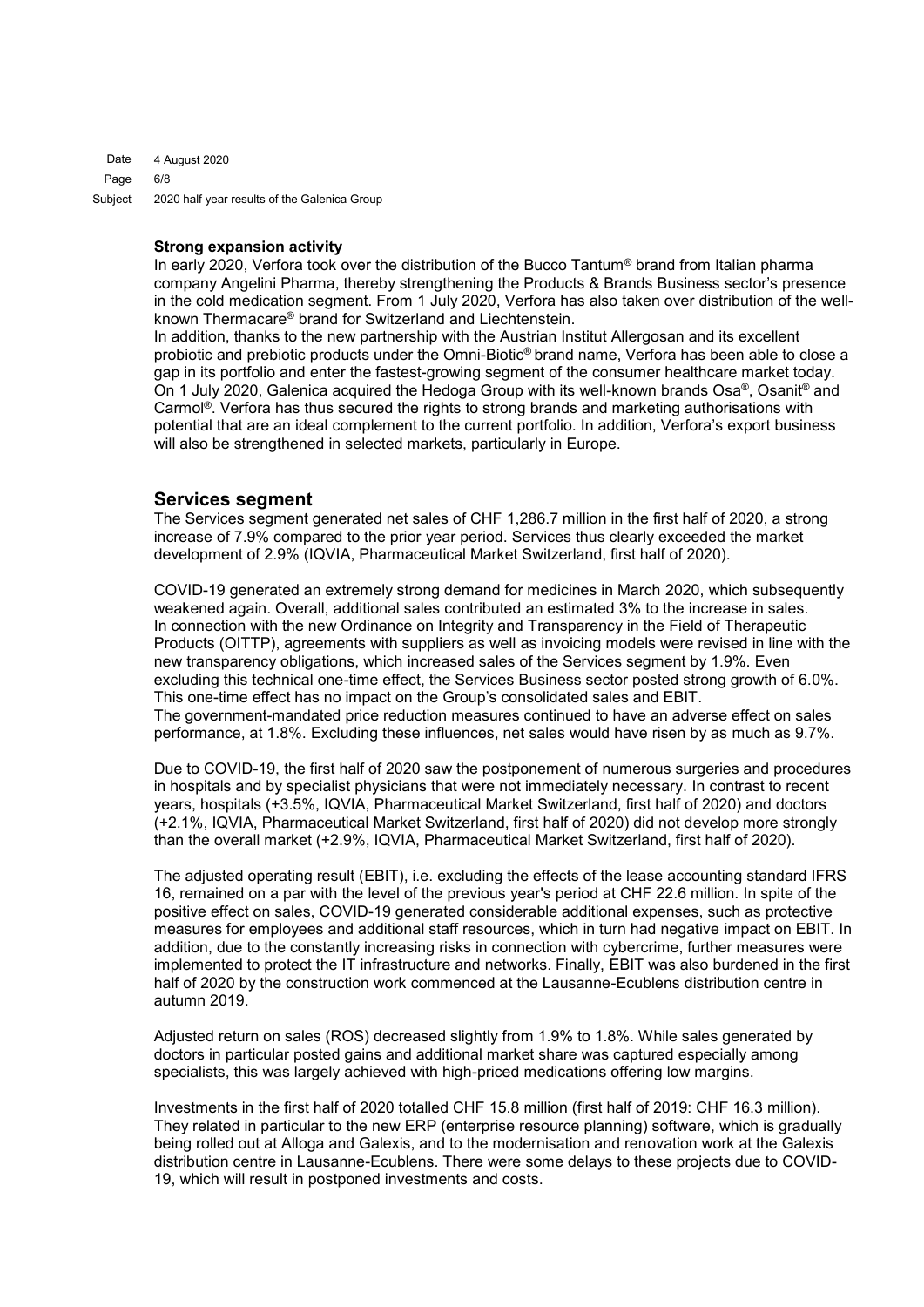4 August 2020 7/8 2020 half year results of the Galenica Group Date Page Subject

#### **Supply ensured during the pandemic despite record-high volumes of goods**

On certain days in March, volumes at Galexis were 60% higher than in the previous year – unprecedented figures. To best manage these volume peaks and ensure the security of supply of medications to the population, operations at the distribution centre in Lausanne-Ecublens were ramped up again for a short period, among other things, even though work on the renovation and modernisation had already started.

The nationwide "e-box" logistics solution from UFD recorded significantly higher volumes year-on-year due to the substantial number of orders in the Galenica Group online shops. The Quatron software solution launched by HCI Solutions in 2019, which gives independent pharmacists the tools they need to set up a customised online shop in a short space of time, also recorded strong demand in the first half of 2020.

## **Outlook for the second half of 2020**

#### **Expand digital market presence**

The coronavirus pandemic boosted the use of the digital channels and confirmed Galenica in its omnichannel strategy. Continued focus will be placed on digital channels and their interconnectivity, and the digital market presence will be consistently expanded.

After conducting an initial pilot in spring 2020 with Coop Vitality, a broad launch of the new mail-order pharmacy is also planned for Amavita in the second half of the year. Through this service, pharmacies can also send prescription medicines to their customers at home. The expansion and further development of the pharmacy network will also remain a key strategic driver. Three new pharmacies have already been integrated as of 1 July 2020, including the well-known Adler pharmacy in Winterthur, which very successfully operates its own online shop and has a mail order licence.

Verfora will focus its attention in the second half of the year on integrating the new distribution products and in particular the Hedoga Group. Furthermore, Vita-Merfen®, the well-known and popular ointment for disinfection and wound healing, will be relaunched on the market.

Alloga will focus on continued ERP implementation as well as extending existing partnerships and acquiring new customers until the end of the year. Based on the experiences gained at Alloga, implementation of the new ERP system is also being started at Galexis. At the same time, construction work at the Galexis distribution centre in Lausanne-Ecublens is being continued, and the capacity of the distribution centre in Niederbipp is being expanded in view of the constantly increasing volume of online orders.

For further details, please see the Galenica Group half year report 2020. The PDF version is available on the Galenica website at: [Download half](http://www.galenica.com/galenicaAssets/bin/en/publikationen/half-year-report-2020/hjb20_gesamt_en.pdf) year report 2020

#### **Succession arrangements, Head Services Business sector**

As part of the succession arrangements for the Head of the Services Business sector, the Board of Directors of the Galenica Group has appointed Andreas Koch, Head of Galexis, as Head Services Business sector and member of the Corporate Executive Committee. Andreas Koch will take up his new position on 1 September 2020 while continuing to head Galexis.

After 14 years of service, Christoph Amstutz (1963), Head Services Business sector since 2015 and member of the Corporate Executive Committee since 2017, has decided to gradually withdraw from the operational business to allow him to focus more on his activities outside the Galenica Group. He is therefore resigning from his position as Head Services Business sector at the end of August 2020 and